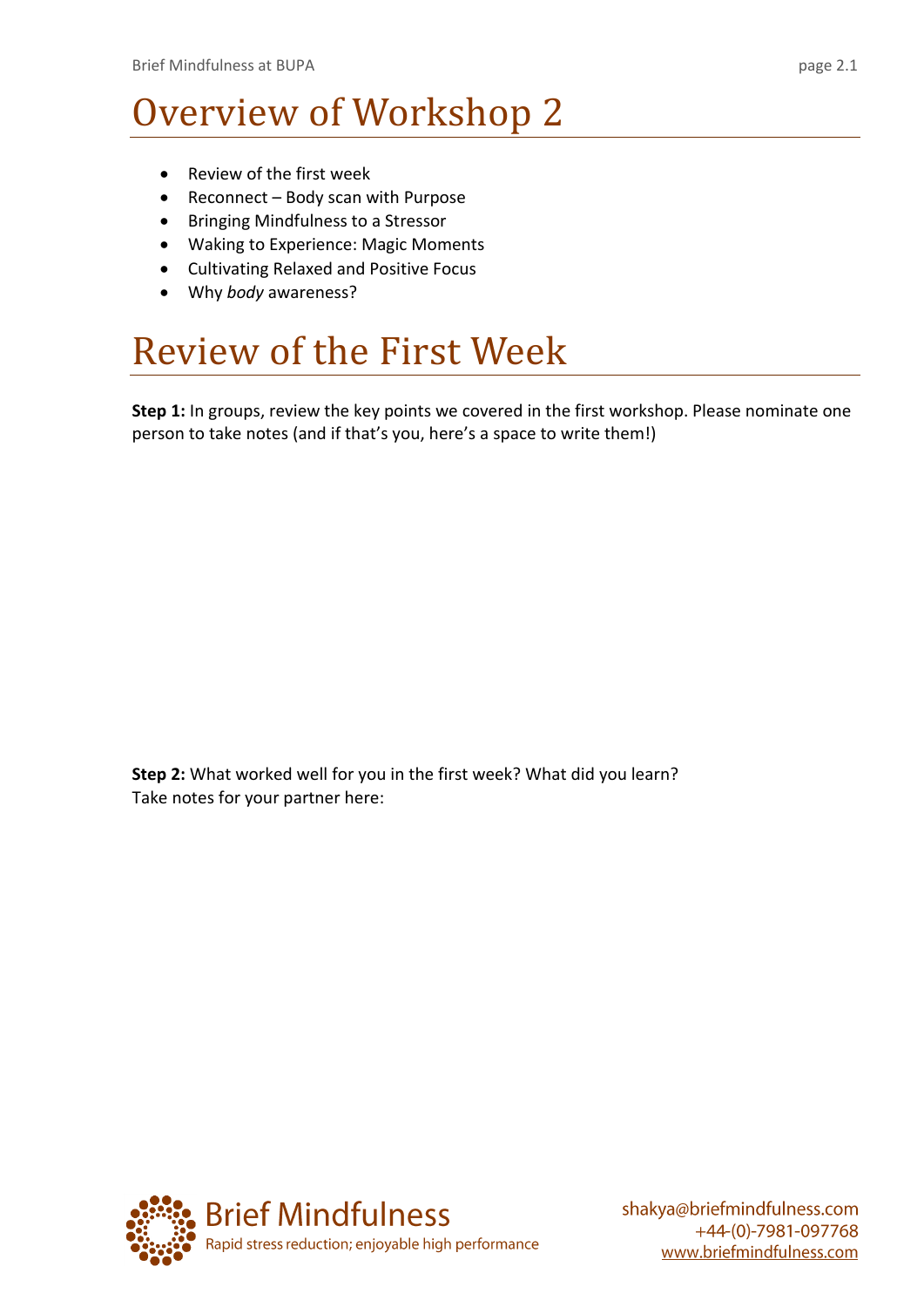## Dropping in a Question

Conscious mental processing happens in just one part of the brain – the pre-frontal cortex. Estimates vary wildly about how much of your processing power is unconscious – from 90% to 99.9999%! Whatever the truth is, it's clear that we can get tremendous benefit from utilising the unconscious mind well. That means conscious and unconscious processing being more connected – in particular, bringing more conscious awareness to otherwise unconscious processes.

Here's one way: dropping in a question.

It's like dropping a pebble into a still pond, and watching what happens next. You drop the question in, and wait to see what happens. You might get an answer in all sorts of ways – a thought, an image or an emotion, for example.

Or you might get nothing at all. That's perfectly normal and fine. Even dropping in the question makes a difference. At the very least your mind will be more ready for the question another time.

### "Reconnect"

The Reconnect is a Brief Body Scan with one extra step: dropping in the question, "What's my purpose now?"

As before, guide yourself by saying the instructions to yourself in your mind

- Notice your feet
- Notice the position of your legs
- Notice the depth of your breathing
- Notice the sensations in your shoulders
- Notice what you can feel at your fingertips
- Notice how your head is balanced on your neck and spine
- Notice the feelings at the centre of your chest

Drop in the question:

• What's my purpose now?

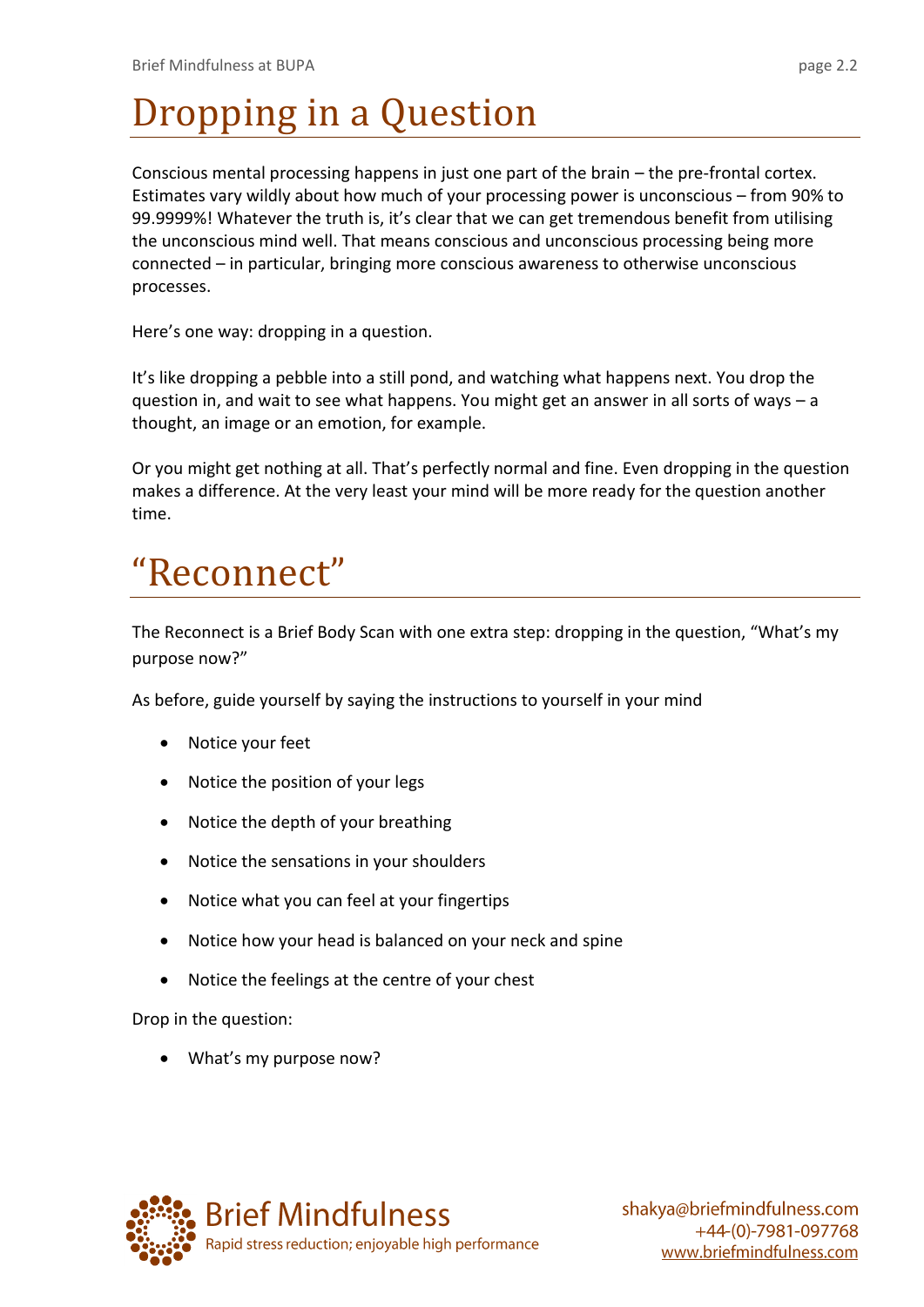# Waking to Experience: Magic Moments

What are we aiming for in mindfulness?

To "wake up" to our experience, so we can really enjoy it. (After all, what's the alternative? Live in a past you can't change? Live in a future that isn't here yet - and miss it when it comes??)

So the moments to *really* value are the moments when we do wake up to our experience. These are "Magic Moments."

# Cultivating a Relaxed and Positive Focus

Remember: the mind is naturally curious. It responds to stimulus – that's what keeps us alive! Thoughts keep arising in the mind - don't criticise yourself for that – it's just what minds do!

Instead, enjoy the magic moments when you wake up to your experience – *whatever it is.* I can't emphasise that enough – *whenever* you wake up to experience in the here and now, that's magic! Coming alive to your experience in the moment is progress, the best kind of progress in mindfulness, so enjoy it and make the most of it.

Now you could try to simply enjoy being present with whatever arises in your awareness. But that's surprisingly hard to do (incredibly hard, in fact  $-$  it's one of the most advanced meditation practices there is). Without considerable reserves of mindfulness, you quickly get lost in the stream of thoughts.

It makes it easier to have a focus. It's like having a buoy bobbing around in the sea – it gives you something to navigate by, instead of just being lost in all the waves.

Also, you might actually want to have a focus! If you've got some work to do or you want to enjoy the company of a loved one, then a mind wandering far and wide isn't very helpful. Whether you want to be effective, to enjoy yourself, or both, it's much more helpful to have a relaxed and positive focus.

The way to cultivate a relaxed and positive focus is very gently and with a great deal of patience.

Say you're doing a body scan. When you have a magic moment, and wake up to your experience, stop and appreciate the moment. Wherever your mind happens to be. Then, with great kindness towards yourself, gently welcome your body back into your awareness.

It might go something like this:

- 1. "Aha! A Magic Moment :-)"
- 2. "What's in my experience now?" (briefly noticing it, don't explore)
- 3. Gently welcome your body back into your awareness

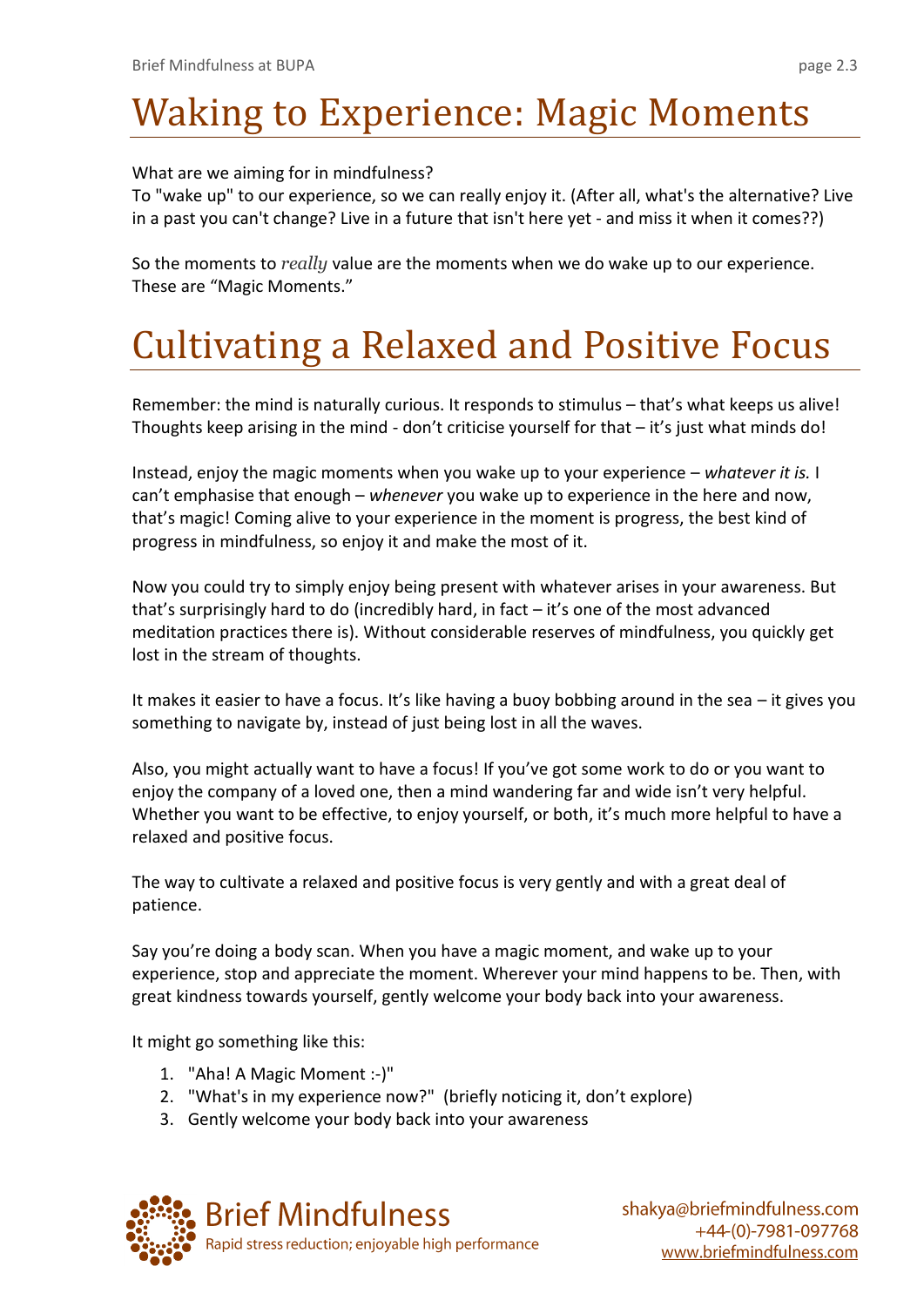# Planning Your Week 2 Activities

Tips for formulating intentions:

- Make them really specific
- Make them small enough that you know you will do them
- Make them appealing enough that you actually want to do them!

#### Reconnect + Mindful Activity

What is your chosen Mindful Activity?

How will you remind yourself (to Reconnect at the start of the activity)?

#### 10 Minute Body Scan

When will you do your 10 Minute Body Scan each day?

How will you remind yourself?

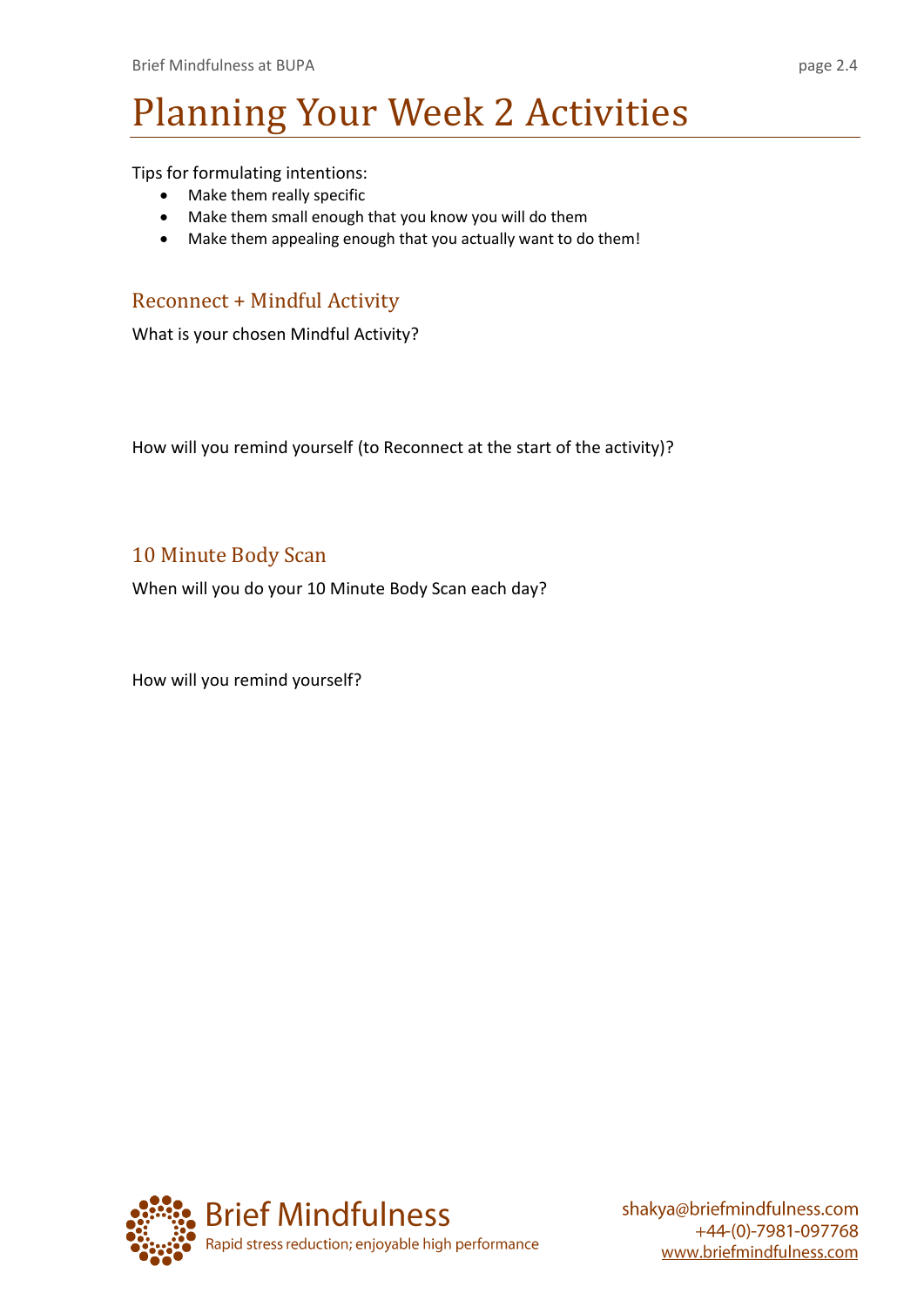|           |                        | 10 min Body Scan                              |                        | Reconnect and Mindful Activity                |
|-----------|------------------------|-----------------------------------------------|------------------------|-----------------------------------------------|
|           | When did you<br>do it? | Notes (how did it go? What did you<br>learn?) | When did you<br>do it? | Notes (how did it go? What did you<br>learn?) |
| Tuesday   | In the class!          |                                               | In the class!          |                                               |
| Wednesday |                        |                                               |                        |                                               |
| Thursday  |                        |                                               |                        |                                               |
| Friday    |                        |                                               |                        |                                               |
| Saturday  |                        |                                               |                        |                                               |
| Sunday    |                        |                                               |                        |                                               |
| Monday    |                        |                                               |                        |                                               |
| Tuesday   |                        |                                               |                        |                                               |



shakya@briefmindfulness.com +44-(0)-7981-097768 www.briefmindfulness.com

#### Brief Mindfulness at BUPA

Week 2 Diary